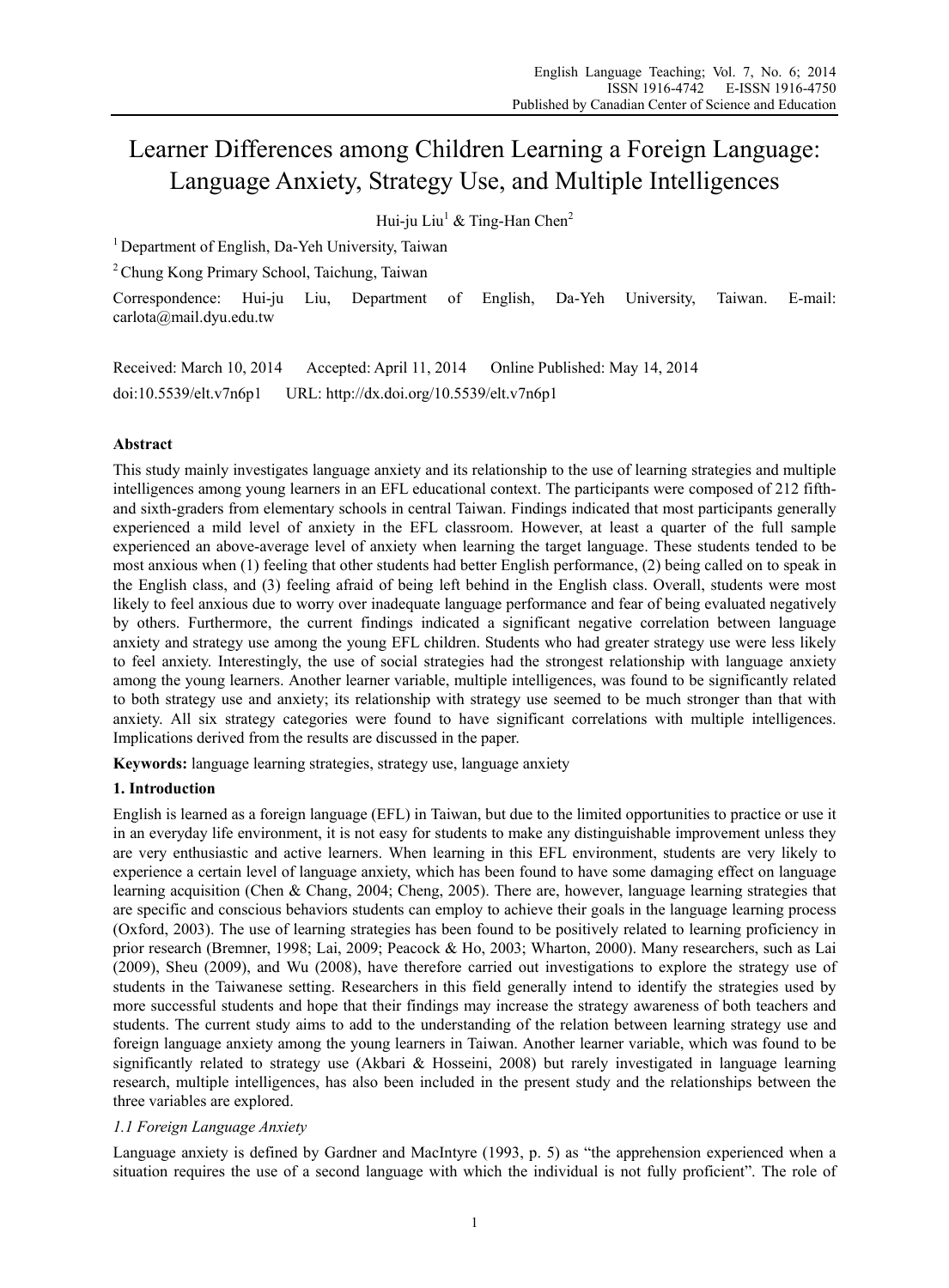anxiety on language acquisition has been the central focus of research for about three decades. Prior research on language anxiety has consistently shown that this unique type of apprehension can exert debilitating effects on language learning (Aida, 1994; Cheng, 2005; Gardner, 1985; Kim, 2000; MacIntyre & Gardner, 1991; Phillips, 1992). While many researchers have concerned themselves with the effects of anxiety on language acquisition, many others have attempted to identify the factors or sources of this affective variable (Vogely, 1998; Yan & Horwitz, 2008; Young, 1991).

Young (1991) divided various potential sources of language anxiety into six categories: (1) personal and interpersonal anxieties, (2) learner beliefs about language learning, (3) instructor beliefs about language teaching, (4) instructor-learner interactions, (5) classroom procedures, and (6) language testing. These anxiety sources are associated with learners, instructors, or instructional practice, and may interact with one another to impede the acquisition of the target language. Young (1991) noted that perceived learner beliefs about language learning are likely to become a strong contributor to language anxiety. Similarly, Vogely (1998) categorized sources of anxiety related to listening comprehension into four types: (1) anxiety related to characteristics of language input (e.g., level of difficulty), (2) anxiety related to processing-related aspects of foreign language learning (e.g., inappropriate strategies), (3) anxiety related to instructional factors (e.g., uncomfortable environment), and (4) anxiety related to personal attributes of the teacher or learner (e.g., instructor's personality). Onwuegbuzie, Bailey, and Daley (1999) identified seven variables that can significantly predict foreign language anxiety: age, academic achievement, prior history of visiting foreign countries, prior high school experience with foreign languages, expectation of one's language achievement, perceived self-worth, and perceived academic competence. E. Horwitz, M. Horwitz, and Cope (1986), MacIntyre (1999), and Young (1990, 1991) suggested that certain unrealistic learner beliefs about language learning can also turn into a source of anxiety.

Horwitz et al. (1986) defined language anxiety as "a distinct complex of self-perceptions, beliefs, feelings, and behaviors related to classroom language learning arising from the uniqueness of the language learning process" (p. 128). They developed an instrument containing items reflective of anxiety in three aspects: communication apprehension, test anxiety, and fear of negative evaluation. Communication apprehension refers to frustration or worry due to the incapability either to understand others or to express oneself in a foreign language. Test anxiety is seen as a type of anxiety stemming from apprehension over one's test performance. Fear of negative evaluation refers to the apprehension about not being able to make a good impression in front of others when using a foreign language.

Chan and Wu (2004) examined foreign language anxiety among elementary school children in Taiwan and found that the children not only experienced language anxiety when learning English, but also had final scores that were negatively related to their scores on the anxiety scale. They further identified taking tests, speaking in front of others, speaking to native speakers, spelling, and incomprehensible input as the situations that were most likely to provoke anxiety among the young learners. As anxiety is shown to have a negative impact on language performance, it can also affect many other aspects of language learners, e.g., self-perceived competence (MacIntyre, 1999), self-confidence (Cheng et al., 1999), and perceived difficulty of a learning task (Saito, Horwitz, & Garza, 1999). Many researchers have regarded anxiety as a construct that is complex and multifaceted (Cheng et al., 1999; Horwitz et al., 1986; Onwuegbuzie, Bailey, & Daley, 1997, 1999; Young, 1991).

# *1.2 Use of Language Learning Strategies*

Language learning strategies are defined as "specific actions or techniques that students use, often intentionally, to improve their progress in developing L2 skills" (Green & Oxford, 1995, p. 262). Research on the use of language learning strategies has undergone tremendous growth over the paspt three decades (Chamot, 2005; Macaro, 2006). The application of learning strategies has been regarded as playing an essential role in the language acquisition process (Baker & Boonkit, 2004). Oxford (1990) considered learning strategies to be "tools for active, self-directed involvement, which is essential for developing communicative competence" (p. 1); they are "problem-oriented," most often "conscious," and teachable (p. 9).

In Oxford's (1990) study, she not only noticed the major features of language learning strategies but also developed one of the most widely adopted instruments throughout the world, the Strategy Inventory for Language Learning (SILL). The 50-item SILL divided strategies into six categories: (1) memory (e.g., reviewing and making association), (2) cognitive (e.g., reasoning and analyzing), (3) compensation (e.g., guessing from the context), (4) metacognitive (e.g., planning and managing one's own learning), (5) affective (e.g., regulate one's own emotions), and (6) social strategies (e.g., asking for clarification) (Ehrman, Leaver, & Oxford, 2003; Green & Oxford, 1995).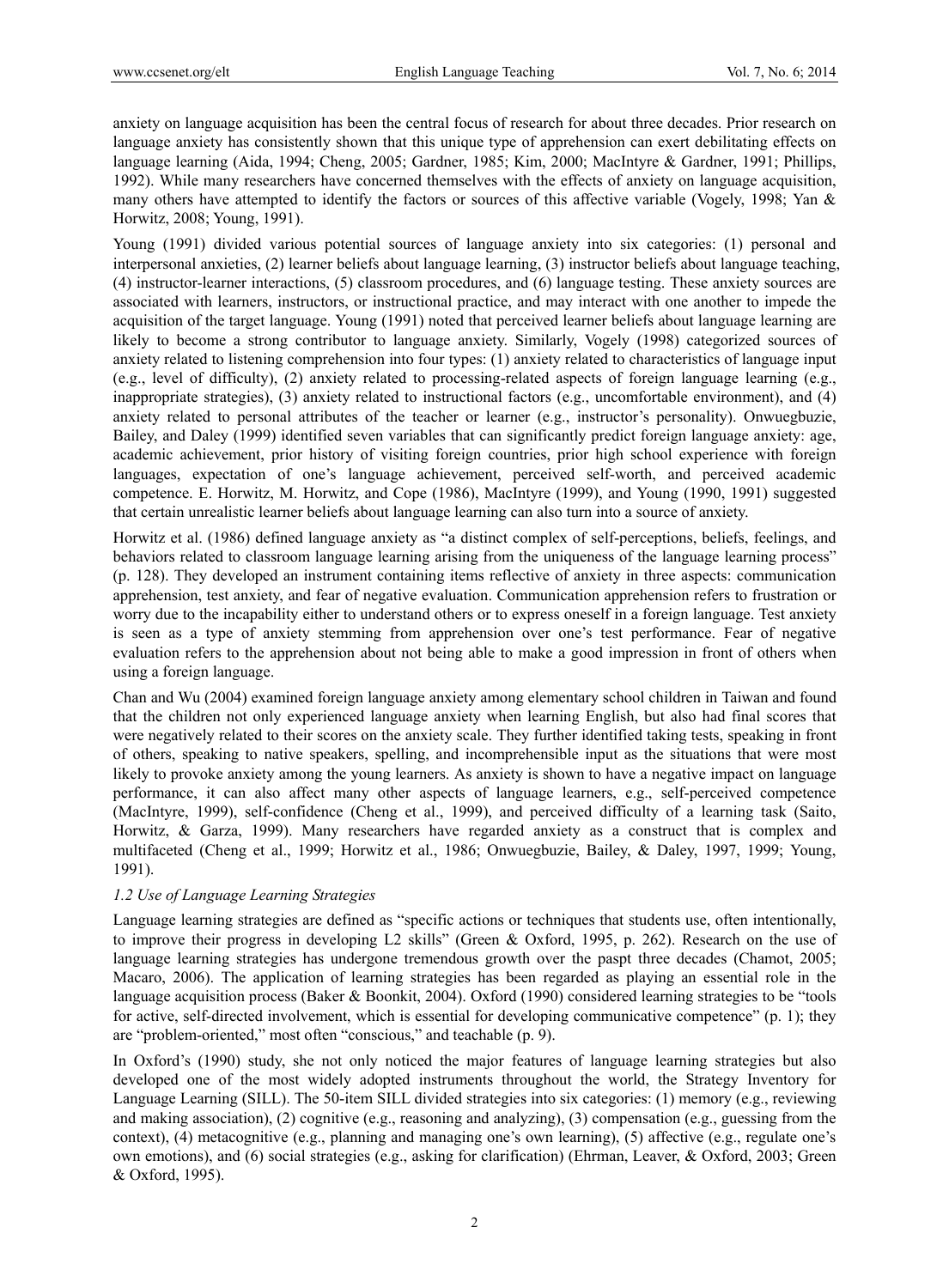Over the past few decades, numerous studies have been exploring the relevance of language proficiency to the use of language learning strategies (Bremner, 1999; Green & Oxford, 1995; Griffiths, 2003; Hong-Nam & Leavell, 2006; Oxford & Nyikos, 1989; Su, 2005; Wharton, 2000; Wu, 2008). All previous studies have suggested that highly proficient learners employ language learning strategies more frequently than those with lower proficiency; in addition, they were found to employ more varied language learning strategies (Green & Oxford, 1995; Griffiths, 2003; Qingquan, Chatupote, & Teo, 2008). However, there are inconsistent findings regarding the more frequently used types of strategies. For example, while Liu and Chang (2013) and Sheu (2009) found compensation strategies to be the most frequently used strategy type by Taiwanese EFL learners, Park (1997) and Goh and Foong (1997) found metacognitive strategies to be the most preferred type of strategies among foreign language learners in Korea and Singapore, respectively. Even in the same Taiwanese educational context, social strategies were reported to be the most frequently used strategies in Su's (2005) study.

Much research in this area has also investigated the relationships between language learning strategy use and other important learner factors, such as gender (Green & Oxford, 1995; Hong-Nam & Leavell, 2006), learning style (Ehrman & Oxford, 1990; Oxford & Anderson, 1995; Reid, 1987), cultural background (Littlewood, 2001; Oxford, 1990; Park, 1999; Peacock & Ho, 2003; Reid, 1987), self-perceived proficiency (Liu, 2013; Su, 2005; Wharton, 2000), and motivation (Gardner, 2000; Gardner & MacIntyre, 1991; Oxford & Nyikos, 1989). It is not surprising that varied learner variables might influence a learner's choice of language learning strategies.

# *1.3 Language Learning Strategy Use among Taiwanese Students*

As pointed out by Chamot and El-Dinary (1999), children have the ability to understand and employ language learning strategies. When Su (2003) investigated 932 elementary school students from grades 5 and 6, she reported that six subcategories of learning strategies were moderately used and concluded that language learning experiences were related to language learning strategies. Variables related to language learning experiences included length of English study, years of studying English outside of school, and years of living in English-speaking countries. Lan (2005) also explored language learning strategy use (LLSU) among Taiwanese elementary school students and revealed that there were significant relationships between strategy use, gender, proficiency level, and degree of liking English.

Among EFL university students in Taiwan, compensation strategies were found by Liu and Chang (2013) to have the highest reported frequency, followed by metacognitive and cognitive strategies. Their study further revealed that academic self-concept, which is comprised of two components, academic self-confidence and learning effort, were significantly related to LLSU in all six categories, particularly metacognitive (.65) and cognitive (.65) strategy categories.

Unlike some findings by studies conducted on university students that reported compensation strategies as being the most frequently used strategy type (Lai, 2009; Liu & Chang, 2013; Sheu, 2009; Wu, 2008), Su (2005) reported that social learning strategies were employed the most frequently and suggested that this may be due to the use and the impact of the Internet. In addition, self-perceived proficiency was found to have significant correlations with strategy use in all six categories, the highest correlation being with cognitive strategyies, followed by metacognitive strategies.

# *1.4 The Theory of Multiple Intelligences*

Multiple intelligences (MI) were first proposed by Gardner (1983), who argued that the traditional notion of intelligence, which adopted a psychometric view and seemed to focus on language proficiency and math skills, lacked personal diversities and values. Instead of refining the one general intelligence, he proposed eight intelligences: bodily/kinesthetic, interpersonal/social, intrapersonal/introspective, logical/mathematical, musical/rhythmic, naturalist, verbal/linguistic, and visual/spatial. According to his theory, any learner can have these eight distinct intelligences which "can be developed throughout his or her lifetime" (Haley, 2004). One important aspect of the multiple intelligences theory is that various intelligences work at the same time instead of functioning independently. Over the past few decades, this theory has been successfully implemented in the classroom by many educators and teachers. MI-based instruction is more learner-centered and includes varied instructional activities to help learners achieve their highest potential (Haley, 2004). In order to help students learn and develop, teachers need to seriously take individual differences among their students into account. Campbell, Campbell, and Dickinson (1999) suggested that intelligences are means for problem-solving, learning, and creating that any learner can employ in class.

# *1.5 Research Questions*

The deleterious influence of language anxiety on academic performance has been reported in many studies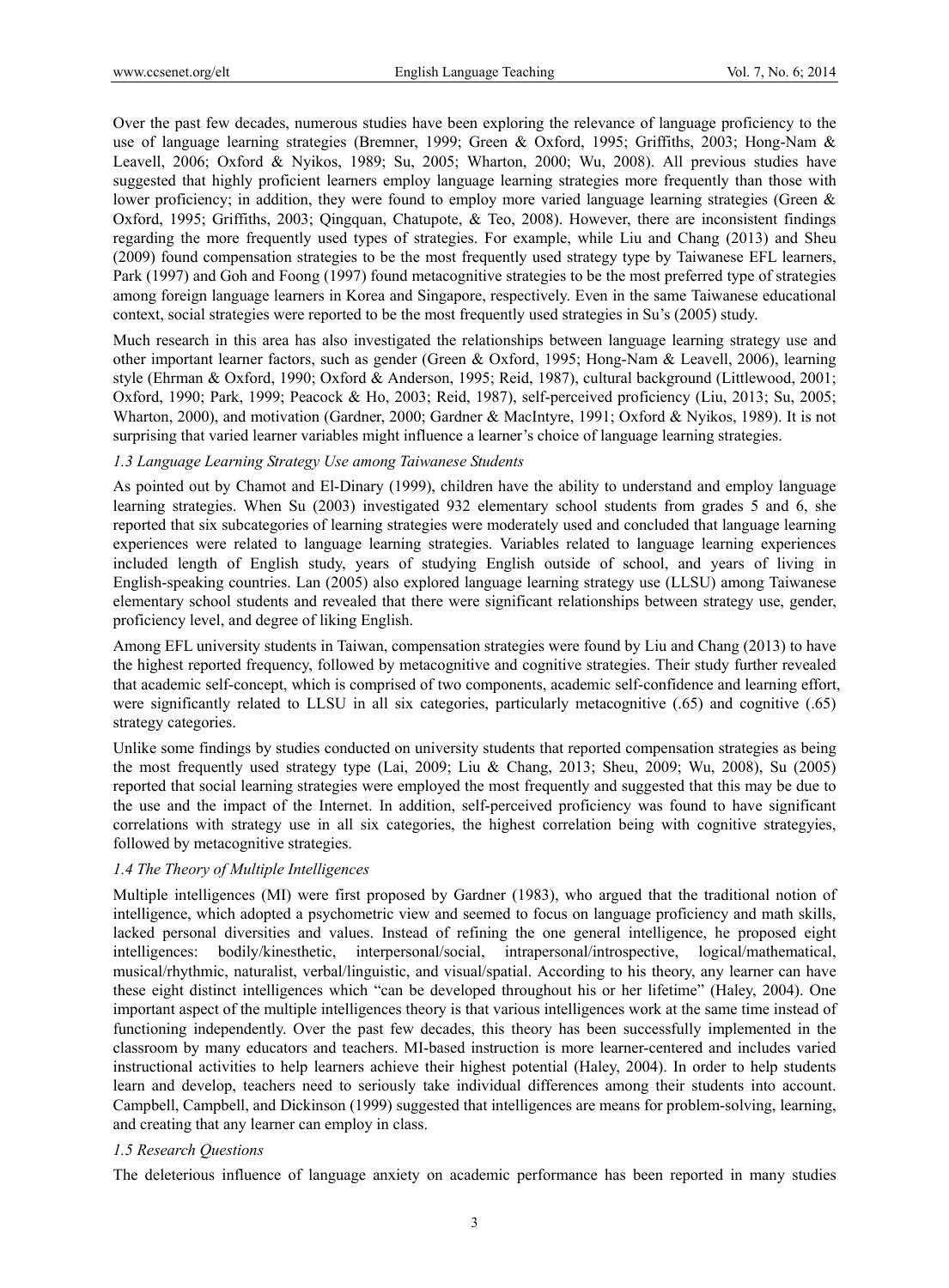(Chen & Chang, 2004; Cheng, 2005; MacIntyre & Gardner, 1991; MacIntyre, Noels, & Clément, 1997; Saito & Samimy, 1996; Sparks & Ganschow, 2001); nonetheless, there is rather limited research on the associations among anxiety, LLSU, and MI. As both LLSU and MI can have very positive effects on learning (Campbell et al., 1999; Oxford & Ehrman, 1995), the purpose of the present study, therefore, is to gain a broader perspective on the relations between language anxiety and the two learner variables in the hopes that the findings can contribute to language instruction and research in this area. Statistical analyses are performed to investigate the following questions:

1) What is the broad profile of foreign language anxiety for the elementary school students?

2) What are the most often used types and frequency of LLSU by learners with varying levels of language anxiety?

3) Are there any significant relationships between anxiety, MI, LLSU, length of taking extracurricular English lessons, and length of English study?

4) Is it possible to use MI or anxiety as a predictor for LLSU?

#### **2. Method**

#### *2.1 Participants*

The participants in this study included 212 fifth and sixth-graders from central Taiwan, 119 males (56.1%) and 93 females (43.9%). About 75% of the students had taken English lessons outside of the classroom. Table 1 presents the percentages of the young learners with varied lengths of extracurricular English study and total English study. It should be noted that 53 students did not provide information about how long they had taken extracurricular lessons.

|  |  |  |  |  |  |  |  | Table 1. Percentages of students with various English learning experiences |  |
|--|--|--|--|--|--|--|--|----------------------------------------------------------------------------|--|
|--|--|--|--|--|--|--|--|----------------------------------------------------------------------------|--|

|                     | Length of Taking Extracurricular<br>English Lessons | Length of English Study |
|---------------------|-----------------------------------------------------|-------------------------|
| Less than two years | 15.1                                                | 18.9                    |
| 2-4 years           | 28.3                                                | 25.0                    |
| 5-7 years           | 20.3                                                | 34.0                    |
| Over 7 years        | 113                                                 | 179                     |

*Note.* The percentages do not add up to 100% because there are missing values.

#### *2.2 Instruments*

An instrument adapted from E. Horwitz, M. Horwitz, and Cope's (1986) Foreign Language Classroom Anxiety Scale (FLCAS) was used to measure language anxiety among the participants. The scale was modified and translated into a 29-item Chinese version to help the young Taiwanese students better understand the descriptions of the items. Four items from the original 33-item version were excluded since the statements may have been confusing to the 5th and 6th graders. For example, one item asks the students whether they feel nervous when speaking English with native speakers. However, some children, e.g., those who cannot afford to take extracurricular lessons, may never have had a chance to talk with a native speaker. The scale had items with a 6-point Likert-type response format  $(1 = \text{strongly disagree}; 6 = \text{strongly agree})$ , achieving an internal consistency of .94.

To investigate student strategy use, the instrument used was adapted from the Strategy Inventory for Language Learning (SILL) devised by Oxford (1990) and the Taiwanese Children's SILL developed by Lan and Oxford (2003). The items had a 5-point Likert-type response format ( $l = never$ ;  $2 = rarely$ ;  $3 = sometimes$ ;  $4 = often$ ;  $5 =$ always). According to Oxford, the items measuring strategy use were classified into six categories: memory, cognitive, compensation, metacognitive, affective, and social strategies. The Cronbach's alpha for the modified Chinese version of the SILL was .95.

The scale used to measure multiple intelligences was adapted from the one used in Hsieh's (2001) research, which was based on Gardner's (1983, 1995) theory. It was also modified in the present study to enhance the understanding of each question by the young participants. Five of the nine subcategories of multiple intelligences in the original version, logical-mathematical, linguistic, interpersonal, intrapersonal, and visual-spatial, were selected because they relate more to language learning and may be more appropriate for the present study. The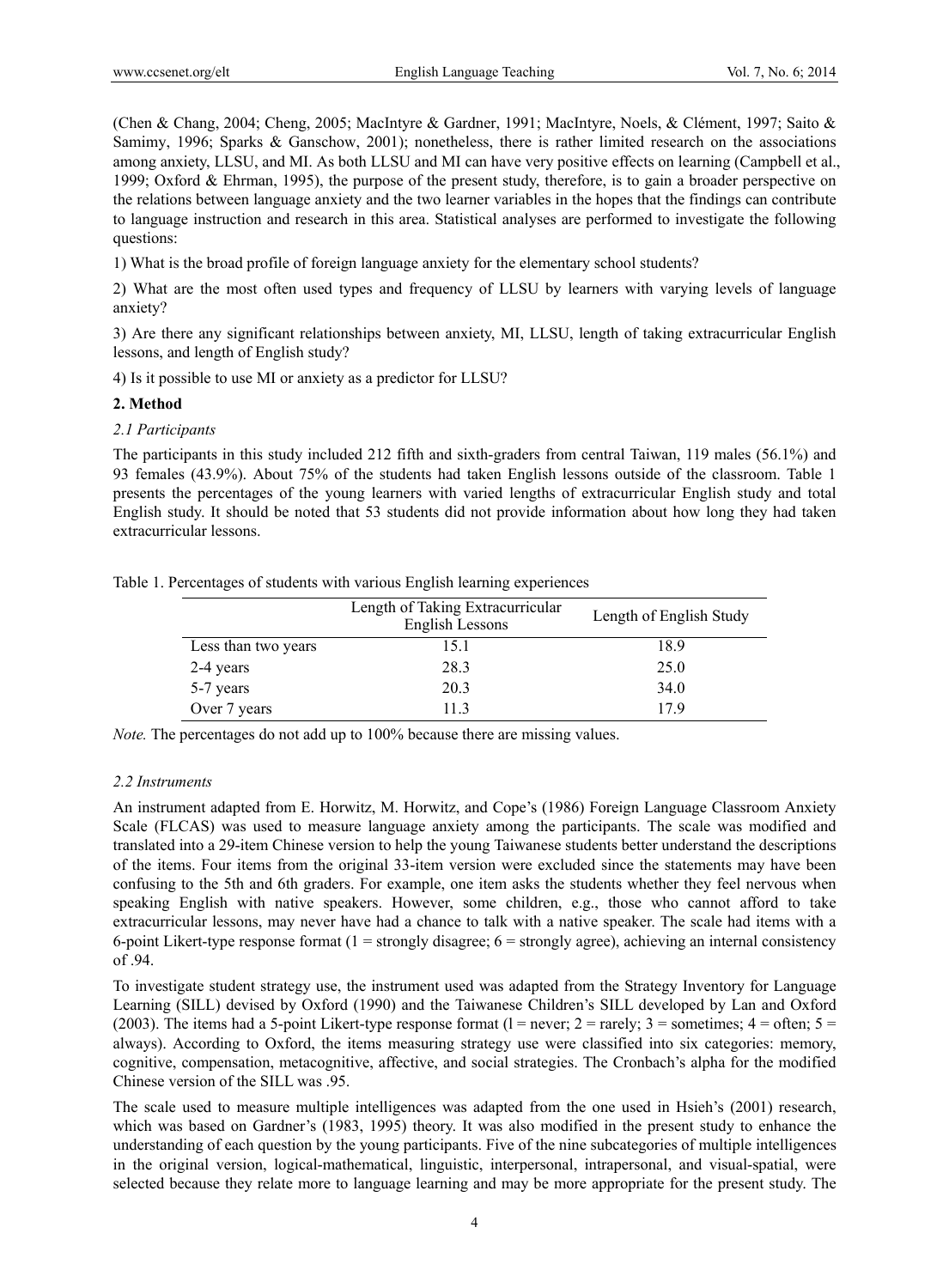final questionnaire consisted of 39 items rated on six-point Likert scale and had a reliability of .93.

## *2.3 Analysis of the Data*

Before any statistical analyses were conducted, the reverse worded items in the anxiety scale were recoded. Based on their total scores on the scale, participants were classified into three anxiety levels. A one-way ANOVA was conducted to confirm the significant differences in anxiety between the groups, after which the means of the item scores for each anxiety level were calculated and examined. To understand the types and frequency of strategy use by students across anxiety levels, the means of the six strategy-category scores were computed and examined. The relationships between the major variables in the study, i.e., LLSU, anxiety, MI, and two other learner experience related variables (length of taking extracurricular English lessons and length of English study), were then explored by computing Pearson product-moment correlation coefficients for each pair of the variables. Finally, a stepwise multiple regression analysis was performed with the total LLSU scores as the criterion variable and both language anxiety and MI as the predictor variables.

#### **3. Results and Discussion**

To examine the general profile of their language learning anxiety, students were first classified into three levels according to their overall anxiety scores. The students who scored at or below the 25th percentile of the full sample's score distribution were classified into the low-anxiety group. In contrast, those who scored at or above the 75th percentile were assigned into the high-anxiety group. Table 2 presents the score distributions and percentages of the participants at each anxiety level. To confirm significant differences between the three anxiety groups, a one-way ANOVA was performed and the results of the analysis are presented in Table 3. As shown in the table, the scores of the three anxiety levels were significantly different, with a higher score indicating a significantly higher level of anxiety.

| Table 2. Descriptive statistics of participants with different anxiety levels |  |  |  |  |  |
|-------------------------------------------------------------------------------|--|--|--|--|--|
|-------------------------------------------------------------------------------|--|--|--|--|--|

| Level          | Number | Range of Scores | Percentage | Mean   | <b>SD</b> |
|----------------|--------|-----------------|------------|--------|-----------|
| Low-Anxiety    | 50     | 29-70           | 23.6       | 56.44  | 10.33     |
| Medium-Anxiety | 106    | 71-122          | 50.0       | 99.67  | 13.73     |
| High-Anxiety   | 56     | 123-174         | 264        | 139.46 | 13.52     |

Table 3. Analysis of variance results for language anxiety in three different levels

|                | Sum of Squares | df  | Mean Square |        | Sig.    |  |
|----------------|----------------|-----|-------------|--------|---------|--|
| Between Groups | 182101.27      |     | 91050.63    | 542.34 | $000**$ |  |
| Within Groups  | 35087.69       | 209 | 167.88      | 99.67  |         |  |
| Total          | 217188.96      | 211 |             |        |         |  |
|                |                |     |             |        |         |  |

\*\*  $p < .01$ 

The means of student responses to each FLCAS item divided into three anxiety levels are displayed in Table 4. As each item in the anxiety questionnaire was built on a six-point scale, it is reasonable to suspect that any item scoring at or above 3.5 would indicate a certain level of foreign language anxiety. The current findings revealed that eleven means of the individual items were above 3.5 (38%) and the average item score for the full sample was 3.45, which can be rounded up to 3.50 (see Table 4). As all of the 29 items had an average item score above 3.0, the findings indicated that overall, the elementary school children tended to feel a mild level of anxiety about learning a foreign language in the classroom. The findings generally supported Chan and Wu's (2004) study on the anxiety level of fifth graders around the capital city of Taiwan; however, the sample in their study had a more obvious level of anxiety than students in the current study. Various factors, e.g., regional differences, different competition from peers, and different expectations from teachers and parents, may all account for this inconsistency.

Similarly, compared with the average item score for the university students in Liu's (2012) study, 4.23, the average item score for the elementary school children in the current research was apparently lower. The majority of the participants in Liu's study, though, should have been through years of examination-oriented instruction prior to entering university. Further, they are required to reach an aptitude threshold based on their English proficiency before they graduate from the school. Thus, it is reasonable to expect a higher level of anxiety from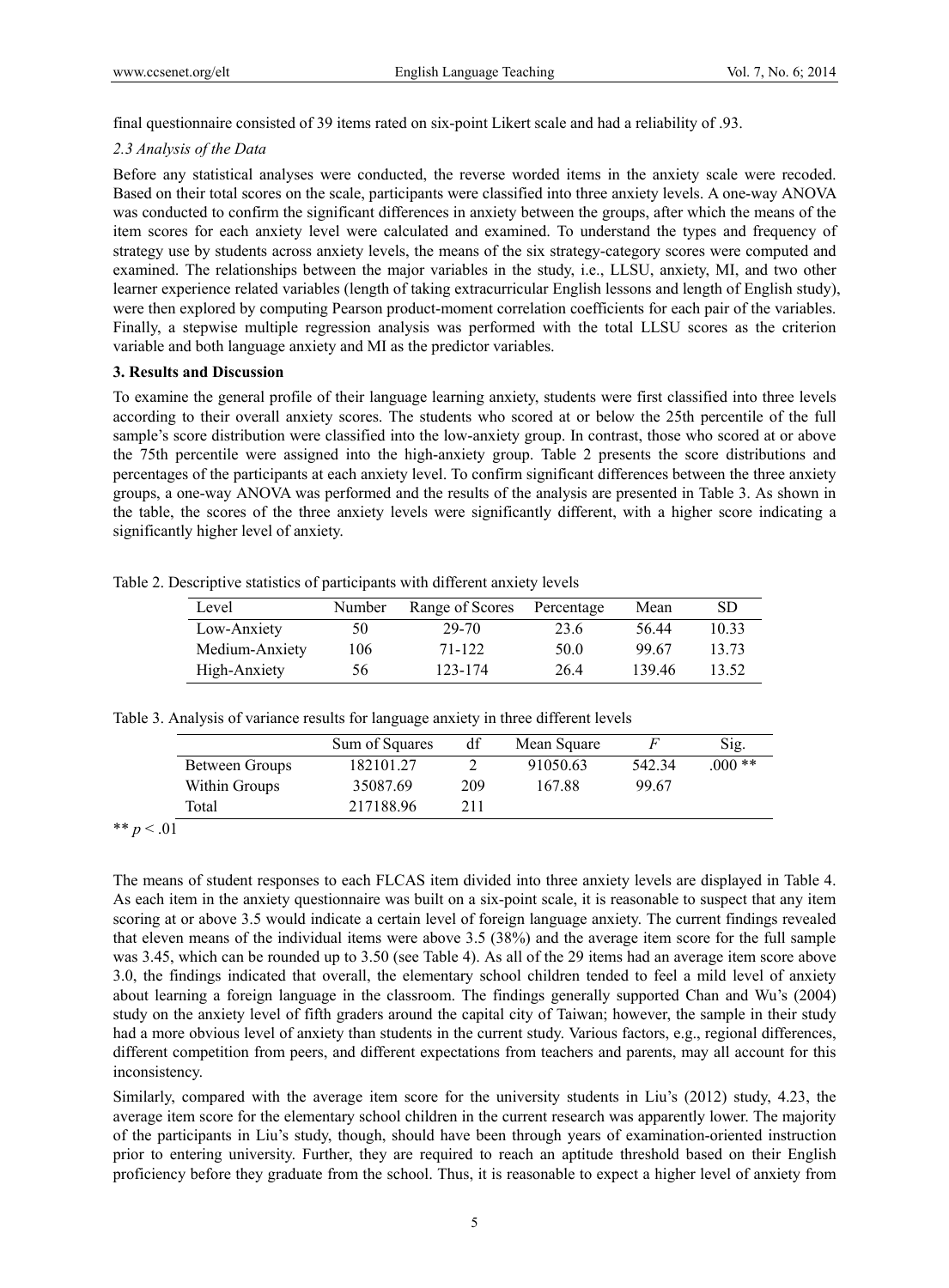these students than from those in the current study for whom an English course is not usually as important as it is for students in higher grade levels.

Among the 29 items, items 10 (mean = 4.07) and 21 (mean = 4.06) had the highest scores for the full sample. In addition to item 7 (thinking that other students are better at English than oneself), items 10 and 21 were also on the top five lists for students in the low- or average-anxiety levels (see Table 5). While item 10 examined learners' anxiety over inadequate performance in the language classroom (Cheng, Hortwiz, & Schallert, 1999), item 21 mainly assessed student fear of negative evaluation by the others (Horwitz, Horwitz, & Cope, 1986).

| Item No.       | Low-Anxiety | Mid-Anxiety | High-Anxiety | Full Sample |
|----------------|-------------|-------------|--------------|-------------|
| $\mathbf{1}$   | 1.86        | 3.46        | 4.86         | 3.45        |
| $\overline{c}$ | 2.86        | 3.68        | 4.32         | 3.66        |
| 3              | 1.72        | 3.86        | 5.09         | 3.68        |
| $\overline{4}$ | 1.82        | 3.27        | 4.80         | 3.33        |
| 5              | 2.68        | 3.69        | 4.00         | 3.53        |
| 6              | 2.06        | 3.31        | 4.30         | 3.28        |
| $\overline{7}$ | 2.56        | 3.92        | 5.36         | 3.98        |
| 8              | 2.24        | 3.09        | 3.93         | 3.11        |
| 9              | 1.90        | 3.63        | 5.27         | 3.66        |
| 10             | 2.88        | 4.02        | 5.21         | 4.07        |
| 11             | 1.56        | 3.09        | 4.29         | 3.05        |
| 12             | 1.80        | 3.50        | 4.93         | 3.48        |
| 13             | 1.54        | 3.17        | 4.34         | 3.09        |
| 14             | 1.98        | 3.34        | 5.14         | 3.50        |
| 15             | 1.56        | 3.18        | 4.61         | 3.17        |
| 16             | 2.24        | 3.31        | 4.48         | 3.37        |
| 17             | 1.60        | 3.14        | 4.84         | 3.23        |
| 18             | 1.94        | 4.18        | 5.43         | 3.98        |
| 10             | 1.58        | 3.12        | 4.75         | 3.19        |
| 20             | 2.52        | 3.32        | 3.68         | 3.23        |
| 21             | 2.56        | 3.92        | 5.63         | 4.05        |
| 22             | 1.36        | 3.50        | 5.14         | 3.43        |
| 23             | 1.44        | 3.25        | 5.29         | 3.36        |
| 24             | 1.36        | 2.97        | 5.16         | 3.17        |
| 25             | 1.26        | 3.23        | 5.02         | 3.24        |
| 26             | 2.08        | 3.16        | 4.43         | 3.24        |
| 27             | 2.02        | 3.42        | 4.96         | 3.50        |
| 28             | 1.40        | 3.16        | 5.02         | 3.24        |
| 29             | 2.06        | 3.77        | 5.20         | 3.75        |
| Average        | 1.95        | 3.44        | 4.81         | 3.45        |

Table 4. Means of student responses to FLCAS items divided into three different anxiety levels

*Note*. Mid-Anxiety = Medium-Anxiety

For students in the high-anxiety group, almost all of the items scores were above 4.0, with only two exceptions (items 8 and 20). Thirteen items (45%) out of the 29 items had item scores above 5.0. The average item score for the entire group was also above 5.0, indicating that these students did experience a certain amount of anxiety in the language classroom. The top five items that had the highest anxiety scores among students in the high-anxiety level were items 21, 18, 7, 23, and 9. According to Horwitz et al. (1986), the high scores on items 21, 7, and 23 reflect student fear of negative evaluation by their teachers or peers. Cheng et al. (1999) found that the high scores on item 21 as well as on items 7 and 9 were also indicative of student low self-confidence in speaking a foreign language. As to item 18, student responses indicated worry over incompetent classroom performance. It should be noted that both items 7 and 21 were identified as having the highest scores among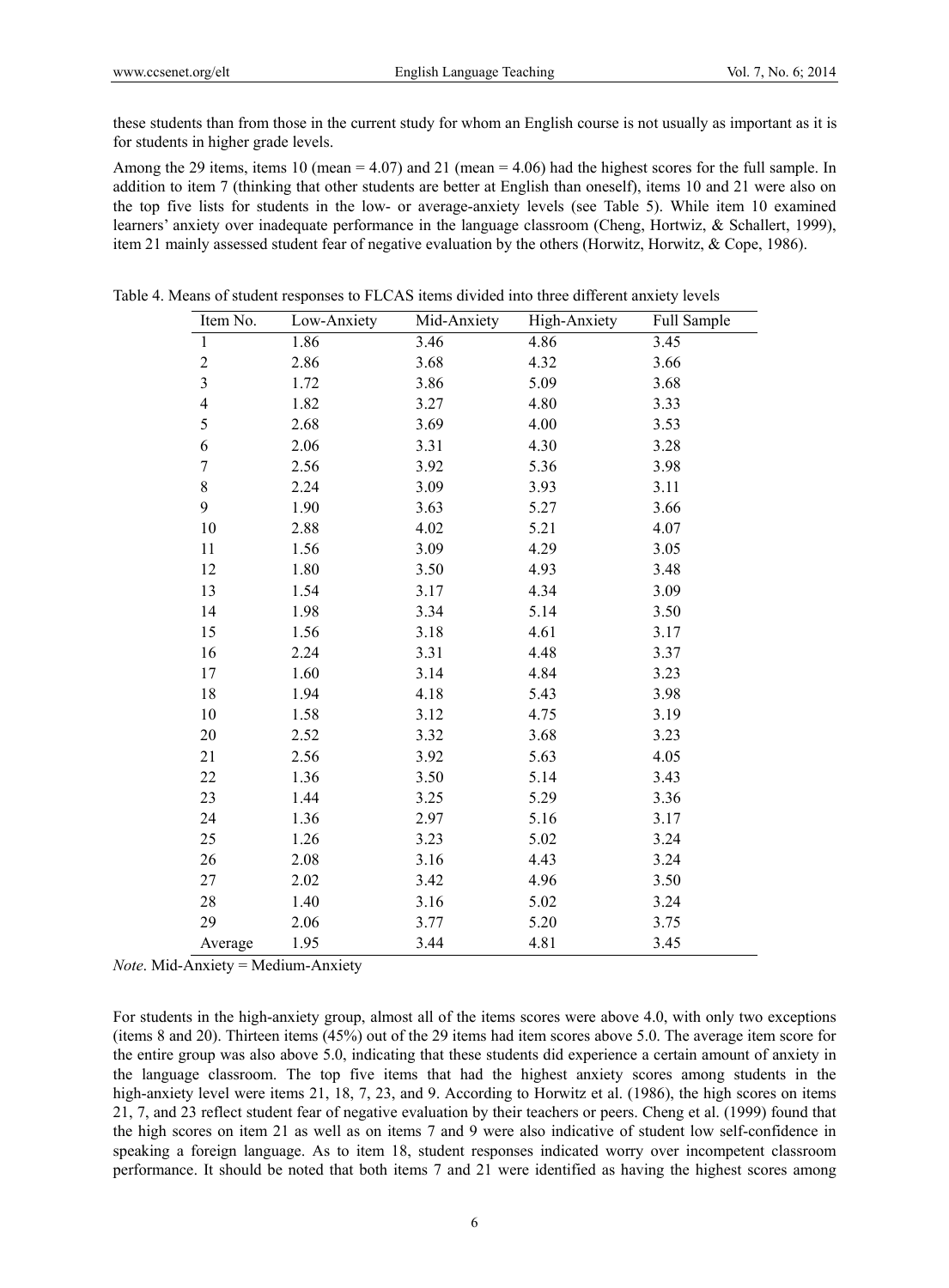students in all three anxiety levels.

| Anxiety Level | No.            | Item Description                                                                                          | Ranking        | Mean | SD.  |
|---------------|----------------|-----------------------------------------------------------------------------------------------------------|----------------|------|------|
| Low-Anxiety   | 10             | I worry that I will fail my English course.                                                               |                | 2.88 | 2.16 |
|               | $\overline{2}$ | I don't worry about making mistakes in my English class.<br>(reverse-worded)                              | $\overline{2}$ | 2.86 | 2.10 |
|               | 5              | It wouldn't bother me at all to take more English classes.<br>(reverse-worded)                            | 3              | 2.68 | 2.11 |
|               | 7              | I always think that my classmates are better at English than<br>I am.                                     | 4              | 2.56 | 1.76 |
|               | 21             | I always feel that the other students speak English better<br>than I do.                                  | $\overline{4}$ | 2.56 | 1.81 |
| Mid-Anxiety   | 18             | I can feel my heart pounding when I am going to be called<br>on in my English class.                      | $\mathbf{1}$   | 4.18 | 1.46 |
|               | 10             | I worry that I will fail my English course.                                                               | $\overline{2}$ | 4.02 | 1.82 |
|               | 21             | I always feel that the other students speak English better<br>than I do.                                  | 3              | 3.92 | 1.65 |
|               | 7              | I always think that my classmates are better at English than<br>I am.                                     | $\overline{4}$ | 3.92 | 1.58 |
|               | 3              | I feel uneasy when I know that I'm going to be called on in<br>my English class.                          | 5              | 3.86 | 1.42 |
| High-Anxiety  | 21             | I always feel that the other students speak English better<br>than I do.                                  | $\mathbf{1}$   | 5.63 | 1.02 |
|               | 18             | I can feel my heart pounding when I am going to be called<br>on in my English class.                      | 2              | 5.43 | 0.91 |
|               | 7              | I always think that my classmates are better at English than<br>I am.                                     | 3              | 5.36 | 1.23 |
|               | 23             | My English class moves so quickly that I worry about<br>being left behind.                                | $\overline{4}$ | 5.29 | 1.06 |
|               | 9              | I panick when I have to speak without preparation in my<br>English class.                                 | 5              | 5.27 | 1.18 |
| Full Sample   | $10\,$         | I worry that I will fail my English course.                                                               | $\mathbf{1}$   | 4.07 | 1.98 |
|               | 21             | I always feel that the other students speak English better<br>than I do.                                  | $\overline{2}$ | 4.05 | 1.89 |
|               | 18             | I can feel my heart pounding when I am going to be called<br>on in my English class.                      | 3              | 3.98 | 1.81 |
|               | 7              | I always think that my classmates are better at English than<br>I am.                                     | $\overline{4}$ | 3.98 | 1.83 |
|               | 29             | I get nervous when my English teacher asks me questions<br>that I am not able to prepare fore in advance. | 5              | 3.75 | 1.88 |

Table 5. Items with the Highest Anxiety Item Scores for Students in Each Anxiety Level

The means of LLSU divided into three anxiety levels are displayed in Table 6. The findings indicate that strategy use frequency decreased as anxiety level increased. The low-anxiety students used metacognitive strategies most frequently, followed by social and cognitive strategies. Metacognitive strategies were also the most often used type of strategies by students in the average-anxiety level, followed by affective and social strategies. As to students in the high-anxiety group, affective strategies were used most often, followed by metacognitive and cognitive strategies.

It should be noted that the LLSU frequency for students in all anxiety levels was mostly in the medium-use range according to Oxford's (1990) evaluation standard. The only two categories that had LLSU in the high-use range were metacognitive or social strategy categories for low-anxiety students. The findings concerning the use of metaconigitive strategies were consistent with Liu's (2013) results that metacognitive strategies were generally found to be the first or second most frequently used strategies by university students, regardless of their level of anxiety. However, one inconsistency occurred regarding the use of social strategies. As social strategies was in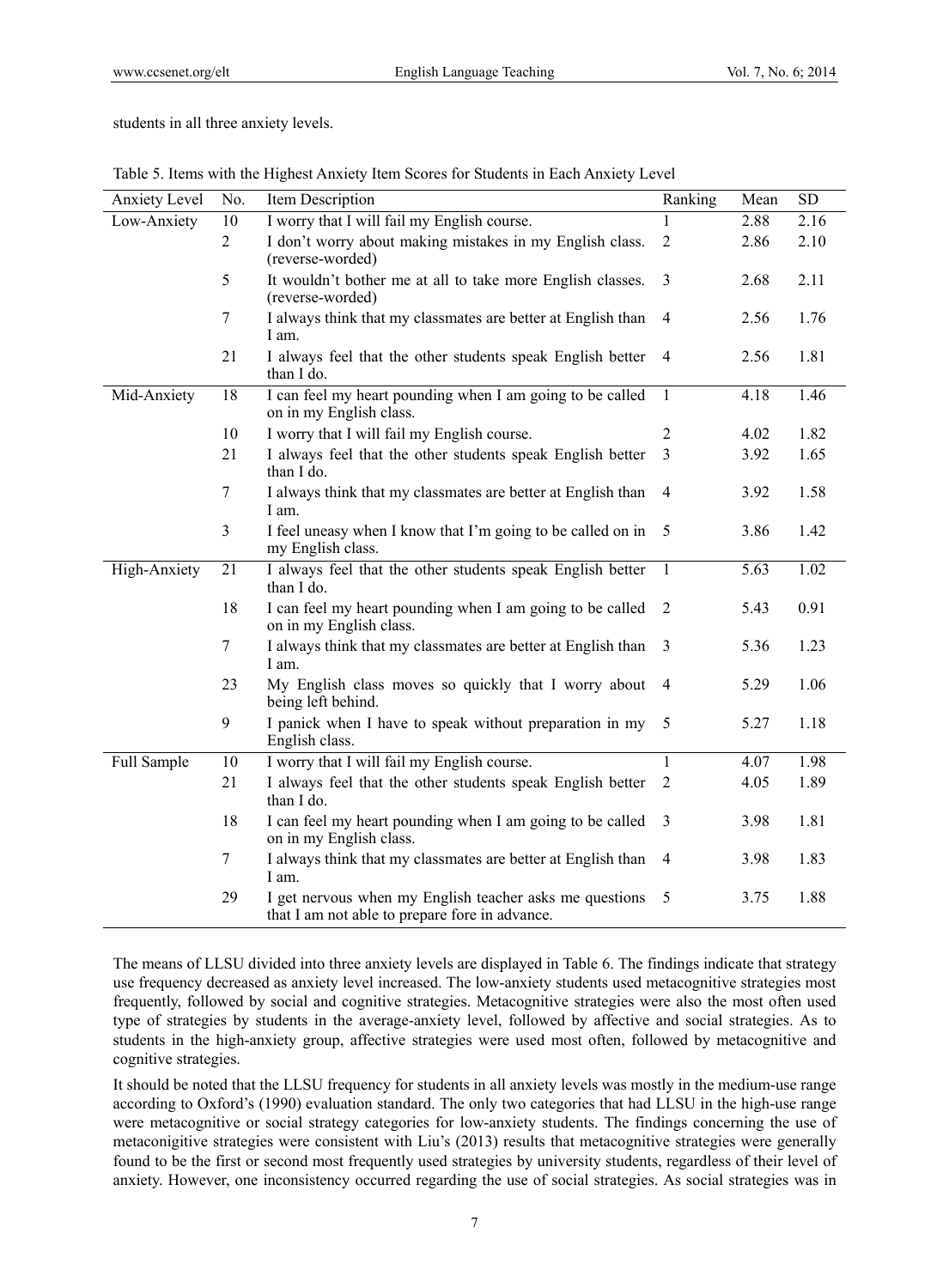the high-use range by low-anxiety students and the third most used by average-anxiety students in the present study, they were found to be the least frequently used strategies by the university students in Liu's study, regardless of student anxiety level.

| <b>Strategy Category</b> | Low-Anxiety |      | Mid-Anxiety |      | High-Anxiety |      |  |
|--------------------------|-------------|------|-------------|------|--------------|------|--|
|                          | Rank Order  | Mean | Rank Order  | Mean | Rank Order   | Mean |  |
| Memory                   |             | 3.06 | 6           | 2.65 | 6            | 2.47 |  |
| Cognitive                |             | 3.43 | 4           | 2.82 |              | 2.72 |  |
| Compensation             | 6           | 3.05 | 5           | 2.68 | 4            | 2.59 |  |
| Metacognitive            |             | 3.74 |             | 3.02 | 2            | 2.87 |  |
| Affective                | 4           | 3.30 | 2           | 2.95 |              | 3.01 |  |
| Social                   | 2           | 3.59 | 3           | 2.88 |              | 2.57 |  |
| Overall                  |             | 3.35 |             | 2.83 |              | 2.71 |  |

Table 6. Means of LLSU by students divided by different levels of language anxiety

The Pearson correlations computed for the variables in the present study are reported in Table 7. Consistent with the previous finding of Liu (2013), a significant negative correlation ( $r = -0.29$ , p < .01) was identified between the two major variables, overall strategy use and language anxiety, only the relationship was apparently stronger for the Taiwanese university students in Liu's study. Students who had greater strategy use tended to be less likely to feel anxiety. In addition, MI was found to have a significant association with both LLSU and anxiety; however, its relationship with LLSU (.50) was much stronger than that with anxiety (-.15). The positive relationship between MI and LLSU matched the finding in Akbari and Hosseini's (2008) investigation that the two variables had a correlation coefficient of .46. All six strategy categories in the present study were also found to have significant correlations with MI, ranging from .37 to .47.

| Table 7. Pearson correlations between strategy use, language anxiety, length of taking extracurricular English |  |  |  |  |  |  |  |  |  |  |
|----------------------------------------------------------------------------------------------------------------|--|--|--|--|--|--|--|--|--|--|
| lessons, and length of English study, and multiple intelligences                                               |  |  |  |  |  |  |  |  |  |  |

| Variable         |           | 2         | 3         | 4         | 5         | 6        | 7         | 8        | 9        | 10   | 11 |
|------------------|-----------|-----------|-----------|-----------|-----------|----------|-----------|----------|----------|------|----|
| 1. Strategy      |           |           |           |           |           |          |           |          |          |      |    |
| 2. Memory        | $.879**$  |           |           |           |           |          |           |          |          |      |    |
| 3. Cognitive     | .923**    | $.783**$  |           |           |           |          |           |          |          |      |    |
| 4. Compensation  | .768**    | $.644**$  | $.627**$  |           |           |          |           |          |          |      |    |
| 5. Metacognitive | $.891**$  | $.702**$  | $.809**$  | $.611**$  |           |          |           |          |          |      |    |
| 6. Affective     | $.841**$  | $.669**$  | $.708**$  | $.575**$  | $.697**$  |          |           |          |          |      |    |
| 7. Social        | .858**    | $.683**$  | $.754**$  | $.615**$  | $.770**$  | $.706**$ |           |          |          |      |    |
| 8. Anxiety       | $-.289**$ | $-.257**$ | $-.286**$ | $-.200**$ | $-.301**$ | $-.117$  | $-.346**$ |          |          |      |    |
| 9. Length 1      | $.187*$   | .118      | $.227**$  | .085      | $.235**$  | .111     | $.167*$   | $-169*$  |          |      |    |
| 10. Length 2     | .106      | .062      | .109      | .010      | .132      | .099     | .137      | $-.279*$ | $.701**$ |      |    |
| 11. MI           | $.502**$  | $.369**$  | $.469**$  | $.380**$  | $.458**$  | $.472**$ | $.459**$  | $-.150*$ | $-.004$  | .041 |    |

*Note.* Strategy = Overall strategy use; Anxiety = Language anxiety; Actual = Actual language proficiency; Length 1 = Length of taking extracurricular English lessons; Length 2 = Length of English study; MI = Multiple Intelligences.

\**p*<.05; \*\* *p* < .01

As to the young students' English learning experience, length of taking extracurricular English lessons was found to have significant correlations with both overall strategy use  $(r = .19)$  and language anxiety  $(r = .17)$ . Although the correlations were relatively low, the results still suggest that students who had more experience in taking English lessons outside the class were more likely to use learning strategies and also, they were less likely to feel anxiety. Similarly, length of English study was found to be negatively associated with language anxiety (*r* = -.18), although its association with LLSU was insignificant. The two variables related to English learning experience, however, were found to have a non-significant relationship with MI.

It should be noted that among the six strategy categories, strategies in the social category had the strongest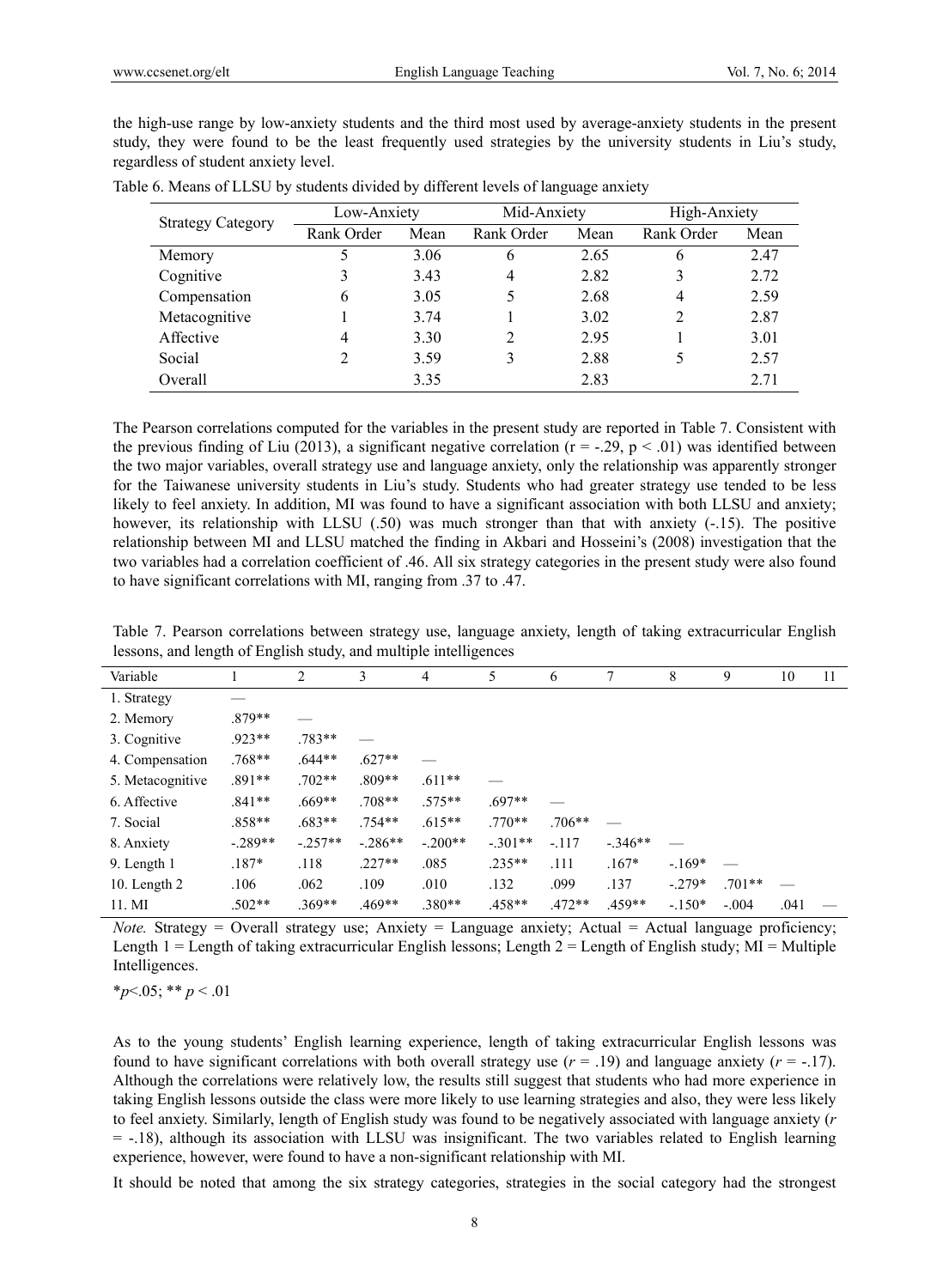negative relationship with language anxiety (-.35), followed by metacognitive (-.30) and cognitive categories (-.29). The current findings generally support MacIntyre and Noels's (1996) findings that social strategies have the highest correlation with strategy use, followed by cognitivie and metacognitive strategies. According to Ehrman, Leaver, and Oxford (2003), students who apply social strategies may be more likely to interact with others when they learned. For example, they ask for help when encountering difficulties in a language task or they talk with a native speaker to practice communicating in the target language. The current results indicated that for these young learners, applying these types of learning strategies may help them feel less pressure or anxiety about inadequate language performance or negative evaluation from peers.

Finally, to further examine the relationships between anxiety, MI, and LLSU, a regression analysis using a stepwise method was performed on the data with LLSU as the criterion variable (Table 8). The results revealed that a combination of the two learner variables, MI and anxiety, can predict nearly 30% of the variance in strategy use by the elementary school students.

| Variable   | Regression<br>Coefficient | Standard<br>error | <b>B</b> eta |        |         |  |
|------------|---------------------------|-------------------|--------------|--------|---------|--|
| (Constant) | 45.17                     | 9.78              |              | 4.62   | $000**$ |  |
| MI         | .39                       | .05               | .47          | 8.01   | $000**$ |  |
| Anxiety    | $-.18$                    | .05               | $-22$        | $-372$ | $000**$ |  |

Table 8. Results of the multiple regression model for predicting learning strategy use

Model:  $R^2 = .546$ ; Adjusted  $R^2 = .298$ ; F (2,209) = 44.45;

# \*\*  $p < .01$

#### **4. Conclusion and Implications**

The major research findings of the present study reveal that the elementary school children generally felt a mild level of anxiety in the EFL context, although some did feel stronger levels of anxiety in the foreign language classroom. The major research findings are described in the following.

First, for at least a quarter of students, the inclination for them to feel anxious about foreign language learning was quite obvious. These students tended to be most anxious when (1) feeling that their peers had better English performance than they did, (2) being called on to speak in the target language, and (3) worrying about being left behind the English class. Overall, inadequate language performance and fear of being evaluated negatively by others were most likely to induce anxiety among the young learners.

Second, LLSU increased as anxiety level decreased. The low-anxiety students used metacognitive strategies most frequently, followed by social and cognitive strategies. Metacognitive strategies were also the most often used type of strategies by students in the mid-anxiety level, followed by affective and social strategies. It is interesting to find that affective strategies were used most often by students in the high-anxiety group, followed by metacognitive and cognitive strategies.

Third, the correlations between the two variables related to language learning experience and the other two major variables, LLSU and anxiety, were mostly negative and significant, but in the low-level range. The results revealed a higher, negative, and significant correlation between LLSU and foreign language anxiety. Students who had greater LLSU were likely to experience a lower level of anxiety in the language classroom. Among the six strategy categories, language anxiety was most strongly related to strategies in the social category, followed by metacognitive and cognitive categories. While variables related to learning experience had no significant relationship with MI, both LLSU and language anxiety were significantly correlated with MI, the former being much stronger than the latter. A combination of the two learner variables, MI and anxiety, could predict nearly 30% of the variance in strategy use by the elementary school students.

The current findings suggested a few implications. First, encouraging strategy use can not only be beneficial to the enhancement of higher motivation (Oxford & Nyikos, 1989) and language proficiency (Green & Oxford, 1995; Griffiths, 2003), but can also help relieve language anxiety among the EFL students. Compared with taking extracurricular lesson outside the class, LLSU appeared to play a more important role in minimizing language anxiety. Teachers should identify those who are susceptible to a higher level of anxiety and provide them with more opportunities to practice the use of learning strategies.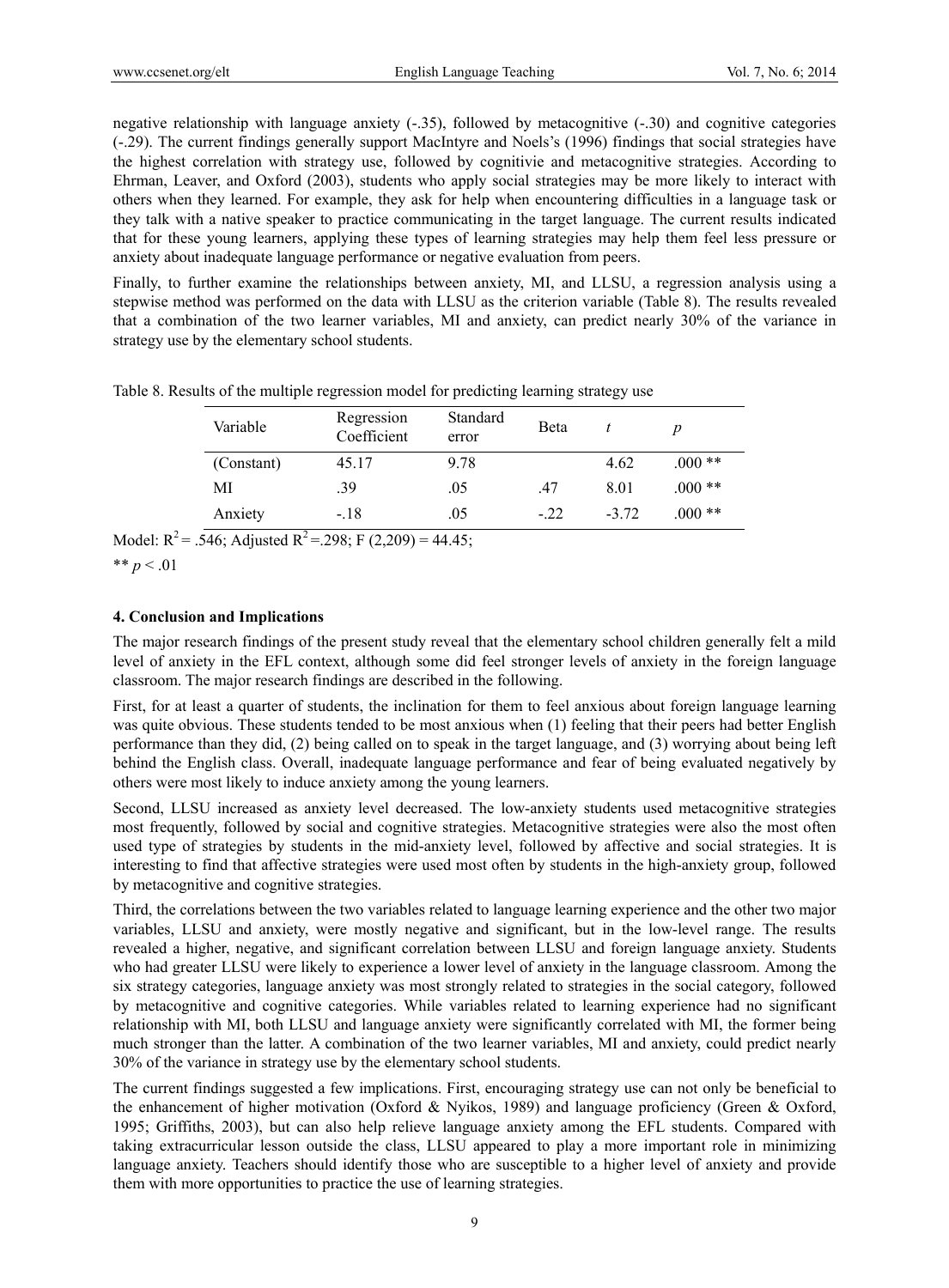Second, the use of social strategies should be encouraged among EFL learners as the findings indicated that strategies in this category had the strongest negative relationship with language anxiety. Due to the limited opportunity to practice the target language in the EFL environment and perhaps the communication apprehension pointed out by Horwitz et al. (1986), social strategies were often listed as one of the two or three least used types of strategies by researchers (Lan & Oxford, 2003; Liu, 2013; Sheu, 2009) in the EFL context. As mentioned previously, application of social strategies enables students to interact with others more often (Ehrman, Leaver, & Oxford, 2003; Oxford, 2003), e.g., by asking for help, asking for clarification, or talking with a native speaker to practice conversation in the target language. More interaction with others can help relieve feelings of frustration or anxiety about inadequate performance or worry over negative evaluation to some degree.

Third, among the different categories of learning strategies, the use of metacognitive strategies should be strongly recommended and promoted in the language classroom. According to Goh & Foong (1997), practicing the use of metacognitive strategies may enable learners to plan, monitor, and self-regulate their own learning. As found in the present study, learners with low anxiety employed metacognitive strategies most frequently, followed by social strategies. Many researchers such as and Mochizuki (1999) and Wu (2008) pointed out that high proficiency language learners used metacognitive strategies more frequently. MacIntyre and Noels (1996) concluded that metacognitive strategies had the strongest link with motivation. Chang (2003) also revealed that metacognitive strategies have a stronger correlation with learner motivation than other types of strategies.

Finally, as MI was significantly related to LLSU, the application of the MI theory in language instruction can contribute to the effectiveness of student learning in the classroom and thus should be more widely embraced. Through increasing awareness and application of the MI concept, the effectiveness of learning strategies can be enhanced. Teele (1994) considered the MI theory to be "the key to providing quality instruction" in the classroom (p. 141). Teaching on the basis of the MI theory enables teachers to help students reach their potential and become more actively involved in the learning process through their dominant intelligences (Teele, 1994).

To sum up, students should be encouraged to explore different learning strategies and identify the most appropriate ones for themselves at an earlier age. For those who are prone to feel language anxiety, social and metacognitive strategies are the most strongly recommended for use. It is imperative that language instructors create a positive learning environment which enables students to maximize their potential and become more effective learners.

#### **References**

- Aida, Y. (1994). Examination of Horwitz, Horwitz, and Cope's construct of foreign language anxiety: The case of students of Japanese. *The Modern Language Journal*, *78*(2), 155-168. http://dx.doi.org/10.1111/j.1540-4781.1994.tb02026.x
- Akbari, R., & Hosseini, K. (2008). Multiple intelligences and language learning strategies: Investigating possible relations. *System*, *36*, 141-155. http://dx.doi.org/10.1016/j.system.2007.09.008
- Baker, W., & Boonkit, K. (2004). Learning strategies in reading and writing: EAP contexts. *RELC*, *35*(3), 299-328. http://dx.doi.org/10.1177/0033688205052143
- Bremner, S. (1998). Language learning strategies and language proficiency: Investigating the relationship in Hong Kong. *Asian Pacific Journal of Language in Education*, *1*(2), 490-514.
- Bremner, S. (1999). Language learning strategies and language proficiency: Investigating the relationship in Hong Kong. *Canadian Modern Language Review*, *55*(4), 490-514. http://dx.doi.org/10.3138/cmlr.55.4.490
- Campbell, B., Campbell, L., & Dickinson, D. (1999). *Teaching and learning through multiple intelligences*. Needham Heights, MA: Allyn & Bacon.
- Chamot, A. U. (2005). Language learning strategy instruction: Current issues and research. *Annual Review of Applied Linguistics*, *25*, 112-130. http://dx.doi.org/10.1017/S0267190505000061
- Chamot, A. U., & El-Dinary, P. B. (1999). Children's learning strategies in language immersion classrooms. *The Modern Language Journal*, *83*(3), 319-338. http://dx.doi.org/10.1111/0026-7902.00025
- Chan, D. Y. C., & Wu, G. C. (2004). A study of foreign language anxiety of EFL elementary school students in Taipei county. *Journal of National Taipei Teachers College*, *17*(2), 287-320.
- Chang, C.-Y. (2003). *The effects of language learning motivation on the use of language learning strategies among EFL learners at technological universities and colleges in Taiwan* (Unpublished doctoral dissertation, Spalding University).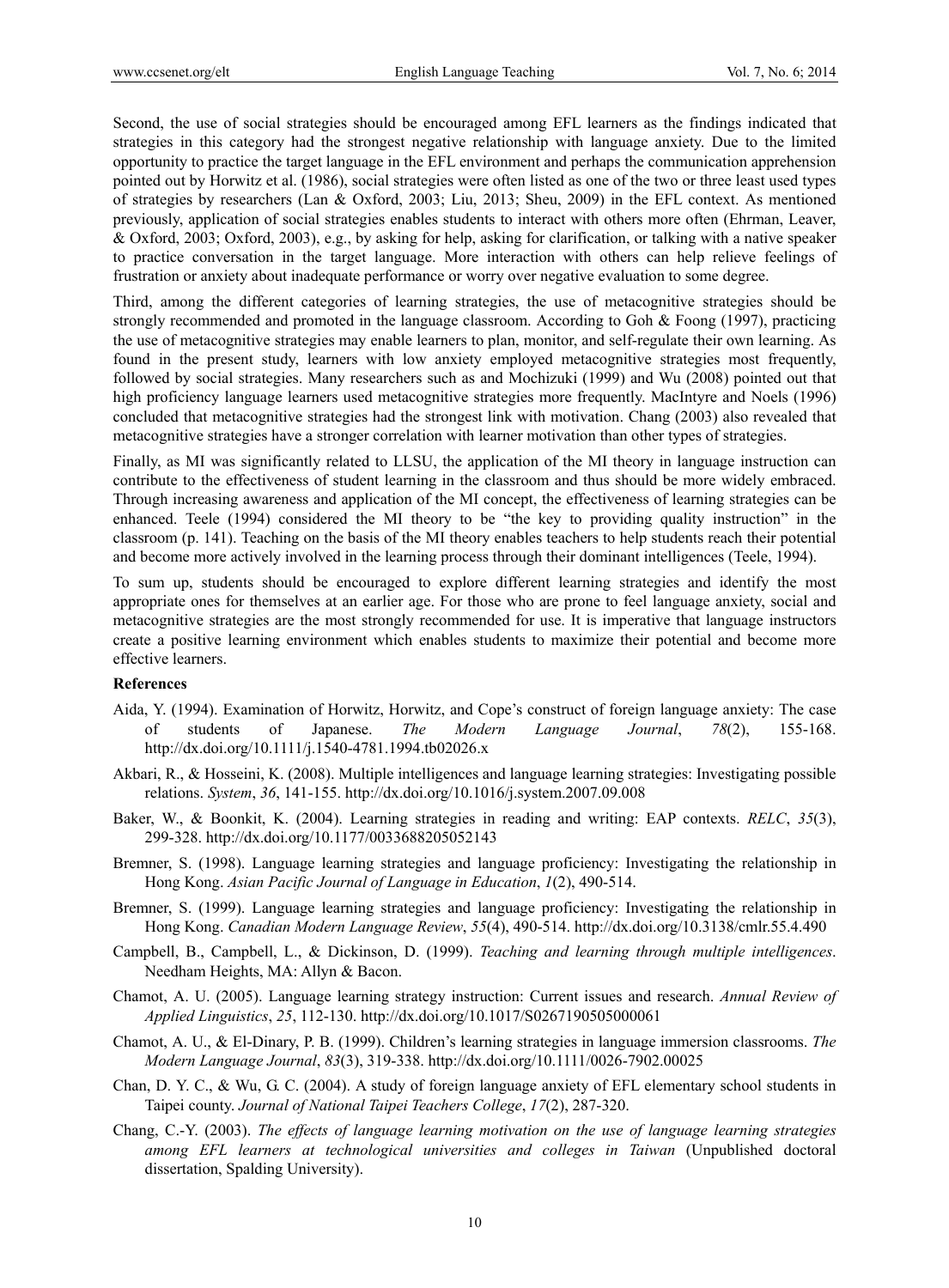- Chen, T. Y., & Chang, G. B. Y. (2004). The relationship between foreign language anxiety and learning difficulties. *Foreign Language Annals*, *37*(2), 279-287. http://dx.doi.org/10.1111/j.1944-9720.2004.tb02200.x
- Cheng, Y.-S. (2005). EFL learners' listening comprehension anxiety. *English Teaching & Learning*, *29*(3), 25-44.
- Cheng, Y.-S., Horwitz, E. K., & Schallert, D. L. (1999). Language anxiety: Differentiating writing and speaking components. *Language Learning*, *49*(3), 417-446. http://dx.doi.org/10.1111/0023-8333.00095
- Ehrman, M. E., Leaver, B. L., & Oxford, R. L. (2003). A brief overview of individual differences in second language learning. *System*, *31*, 313-330. http://dx.doi.org/10.1016/S0346-251X(03)00045-9
- Ehrman, M. E., & Oxford, R. L. (1990). Adult language learning styles and strategies in an intensive training setting. *Modern Language Journal*, *74*(3), 311-327. http://dx.doi.org/10.1111/j.1540-4781.1990.tb01069.x
- Gardner, H. (1983). *Frames of mind: The theory of multiple intelligences*. New York: Basic Books.
- Gardner, H. (1995). Reflections on multiple intelligences: Myths and messages. *Phi Delta Kappan*, *77*(3), 198-209.
- Gardner, R. C. (1985). *Social psychology and second language learning*. Rowley, MA: Newbury House.
- Gardner, R. C. (2000). Correlation, causation, motivation, and second language acquisition. *Canadian Psychology*, *41*, 10-24. http://dx.doi.org/10.1037/h0086854
- Gardner, R. C., & MacIntyre, P. D. (1991). An instrumental motivation in language study: Who said it isn't effective? *Studies in Second Language Acquisition*, *13*(1), 39-53. http://dx.doi.org/10.1017/S0272263100009724
- Gardner, R. C., & MacIntyre, P. D. (1993). A student's contributions to second-language learning. Part II: Affective variables. *Language Teaching*, *26*, 1-11. http://dx.doi.org/10.1017/S0261444800000045
- Goh, C. C. M., & Foong, K. P. (1997). Chinese ESL students' learning strategies: A look at frequency, proficiency, and gender. *Hong Kong Journal of Applied Linguistics*, *2*(1), 39-53.
- Green, J. M., & Oxford, R. L. (1995). A closer look at learning strategies, L2 proficiency, and gender. *TESOL Quarterly*, *29*(2), 261-297. http://dx.doi.org/10.2307/3587625
- Griffiths, C. (2003). Patterns of language learning strategy use. *System*, *31*, 367-383. http://dx.doi.org/10.1016/S0346-251X(03)00048-4
- Haley, M. H. (2004). Learner-centered instruction and the theory of multiple intelligences with second language learners. *Teachers College Record*, *106*(1), 163-180. http://dx.doi.org/10.1111/j.1467-9620.2004.00326.x
- Hong-Nam, K., & Leavell, A. G. (2006). Language learning strategy use of ESL students in an intensive English learning context. *System*, *34*(3), 399-415. http://dx.doi.org/10.1016/j.system.2006.02.002
- Horwitz, E. K., Horwitz, M. B., & Cope, J. (1986). Foreign language classroom anxiety. *The Modern Language Journal*, *70*(2), 125-132. http://dx.doi.org/10.1111/j.1540-4781.1986.tb05256.x
- Hsieh, C. C. (2001). *The relationships between multiple intelligences, thinking styles, and critical-thinking abilities of the fifth-and sixth grade students* (Unpublished master's thesis, National Sun Yat-Sen University, Kaohsiung, Taiwan).
- Kim, J.-H. (2000). *Foreign language listening anxiety: A study of Korean students learning English* (Unpublished doctoral dissertation, University of Texas, Austin).
- Lai, Y.-C. (2009). Language learning strategy use and English proficiency of university freshmen in Taiwan. *TESOL Quarterly*, *43*(2), 255-280.
- Lan, R. L. (2005). *Language learning strategy profiles of EFL elementary school students in Taiwan* (Unpublished doctoral dissertation, University of Maryland).
- Lan, R., & Oxford, R. L. (2003). Language learning strategy profiles of elementary school students in Taiwan. *IRAL*, *41*, 339-379. http://dx.doi.org/10.1515/iral.2003.016
- Littlewood, W. (2001). Students' attitudes to classroom English learning: A cross-cultural study. *Language Teaching Research*, *5*(1), 3-28.
- Liu, H. J. (2012). Understanding EFL undergraduate anxiety in relation to motivation, autonomy, and language proficiency. *Electronic Journal of Foreign Language Teaching*, *9*(1), 123-139.
- Liu, H. J. (2013). Effects of foreign language anxiety and perceived competence on learning strategy use.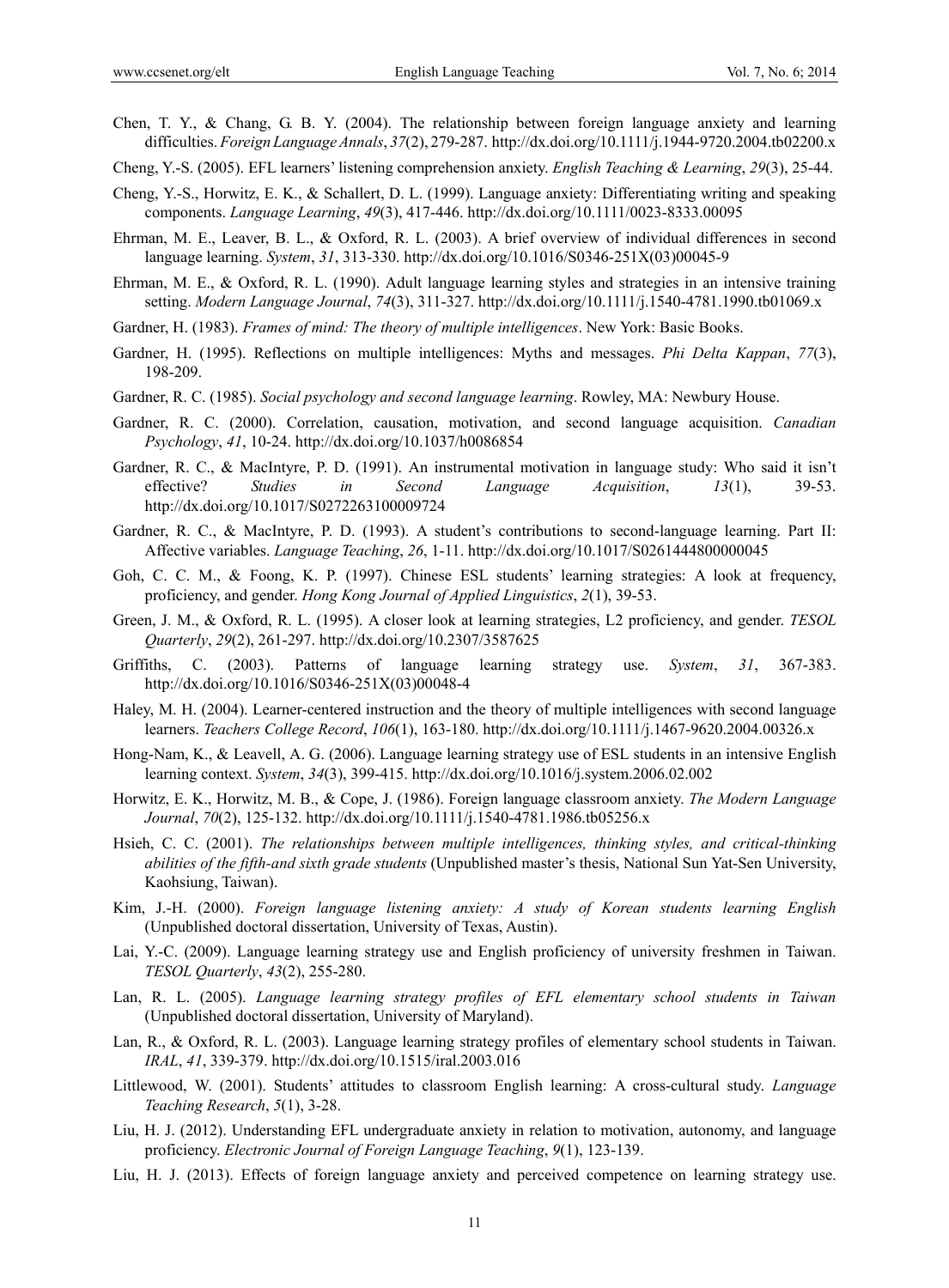*International Journal of English Linguistics*, *3*(3), 76-87. http://dx.doi.org/10.5539/ijel.v3n3p76

- Liu, H. J., & Chang, C. H. (2013). A study on language learning strategy use and its relation to academic self-concept: The case of EFL students in Taiwan. *Journal of Language Teaching and Research*, *4*(2), 260-268. http://dx.doi.org/10.4304/jltr.4.2.260-268
- Macaro, E. (2006). Strategies for language learning and for language use: Revising the theoretical Framework. *The Modern Language Journal*, *90*(3), 320-337. http://dx.doi.org/10.1111/j.1540-4781.2006.00425.x
- MacIntyre, P. D. (1999). Language anxiety: A review of the research for language teachers. In D. J. Young (Ed.), *Affect in foreign language and second language leanring: A practical guide to creating a low-anxiety classroom atmosphere*. Boston: McGraw-Hill College.
- MacIntyre, P. D., & Gardner, R. C. (1991). Methods and results in the study of anxiety and language learning: A review of the literature. *Language Learning*, *41*(1), 85-117. http://dx.doi.org/10.1111/j.1467-1770.1991.tb00677.x
- MacIntyre, P. D., & Noels, K. A. (1996). Using social-psychological variables to predict the use of language learning strategies. *Foreign Language Annals*, *29*(3), 373-386. http://dx.doi.org/10.1111/j.1944-9720.1996.tb01249.x
- MacIntyre, P. D., Noels, K. A., & Clément, R. (1997). Biases in self-ratings of second language proficiency: The role of language anxiety. *Language Learning*, *47*(2), 265-287. http://dx.doi.org/10.1111/0023-8333.81997008
- Mochizuki, A. (1999). Language learning strategies used by Japanese university students. *RELC Journal*, *30*(2), 101-113. http://dx.doi.org/10.1177/003368829903000206
- Onwuegbuzie, A. J., Bailey, P., & Daley, C. E. (1997). *Foreign language anxiety among college students*. Paper presented at the annual conference of the Mid-South Educational Research Association, Memphis, TN. (ERIC Document Reproduction Service No. ED 415 713)
- Onwuegbuzie, A. J., Bailey, P., & Daley, C. E. (1999). Factors associated with foreign language anxiety. *Applied Psycholinguistics*, *20*, 217-239. http://dx.doi.org/10.1017/S0142716499002039
- Oxford, R. L. (1990). *Language learning strategies: What every teacher should know*. Boston, MA: Heinle & Heinle.
- Oxford, R. L. (2003). *Language learning styles and strategies: An overview*. Retrieved June 22, 2011, from http://web.ntpu.edu.tw/~language/workshop/read2.pdf
- Oxford, R. L., & Anderson, N. J. (1995). A cross-cultural view of learning styles. *Language Teaching*, *28*, 201-215. http://dx.doi.org/10.1017/S0261444800000446
- Oxford, R. L., & Ehrman, M. E. (1995). Adults' language learning strategies in an intensive foreign language program in the United States. *System*, *23*(3), 359-386. http://dx.doi.org/10.1016/0346-251X(95)00023-D
- Oxford, R. L., & Nyikos, M. (1989). Variables affecting choice of language learning strategies by university students. *Modern Language Journal*, *73*(2), 291-300. http://dx.doi.org/10.1111/j.1540-4781.1989.tb06367.x
- Park, G.-P. (1997). Language learning strategies and English proficiency in Korean university students. *Foreign Language Annals*, *30*(2), 211-221. http://dx.doi.org/10.1111/j.1944-9720.1997.tb02343.x
- Park, Y. (1999). An analysis of interrelationship among language learning strategies, learning styles and learner variables of university students. *English Teaching*, *54*(4), 281-308.
- Peacock, M., & Ho, B. (2003). Student language learning strategies across eight disciplines. *International Journal of Applied Linguistics*, *13*(2), 179-195. http://dx.doi.org/10.1111/1473-4192.00043
- Phillips, E. M. (1992). The effects of language anxiety on students' oral test performance and attitudes. *The Modern Language Journal*, *76*(1), 14-26. http://dx.doi.org/10.1111/j.1540-4781.1992.tb02573.x
- Qingquan, N., Chatupote, M., & Teo, A. (2008). A deep look into learning strategy use by successful and unsuccessful students in the Chinese EFL learning Context. *Regional Language Center Journal*, *39*(3), 338-358.
- Reid, J. M. (1987). The learning style preferences of ESL students. *TESOL Quarterly*, *21*(1), 87-111. http://dx.doi.org/10.2307/3586356
- Saito, Y., Horwitz, E. K., & Garza, T. J. (1999). Foreign language reading anxiety. *The Modern Language Journal*, *83*(2), 202-218. http://dx.doi.org/10.1111/0026-7902.00016